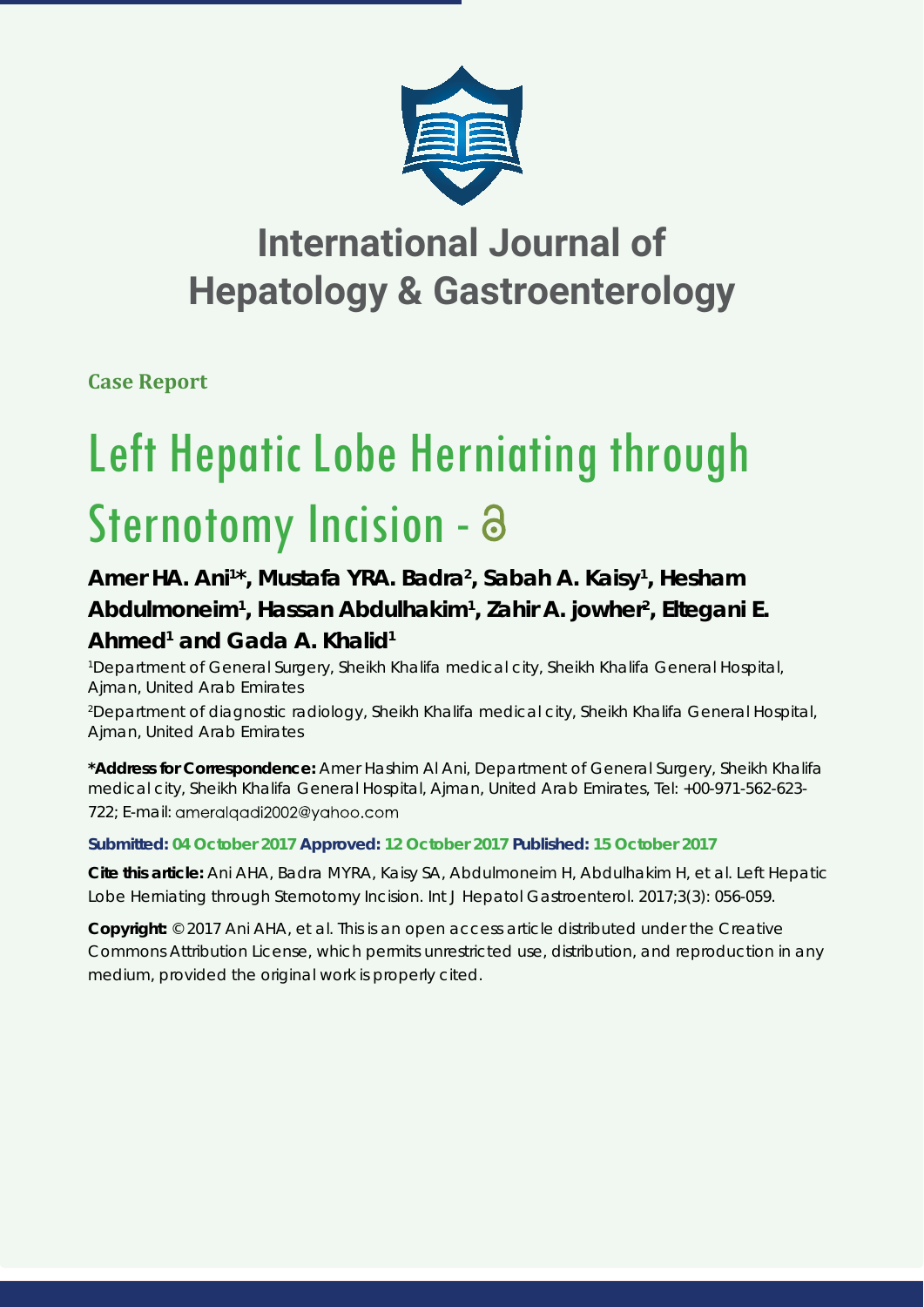#### **ABSTRACT**

**Introduction:** Liver herniation through surgical incision is very rare. Moreover, it is exceptional for the left hepatic lobe to herniate through sternotomy incision.

**Presentation of the case:** We present herein a 66 year old woman admitted to ER complains about upper abdominal pain. Abdominal CT scan showed herniation of part of left hepatic lobe through previous sternotomy incision. Conservative measures were successful in managing her symptoms.

**Discussion:** Till now only few cases of liver herniation through scar of sternotomy have been documented.

**Conclusion:** Although it is rare, left hepatic lobe may herniate through sternotomy incision.

**Keywords:** Left lobe liver; Sternotomy; Incisional hernia

#### **INTRODUCTION**

It is very rare for a liver or part of it to be involved in a hernia. Congenital and traumatic diaphragmatic hernias are the most common hernias to contain liver [1,2]. Only few cases of liver herniated through incision of sternotomy were documented in medical literatures [3]. Asymptomatic cases were treated conservatively [3]. While, those with symptoms were treated by surgery to repair the hernia and reduce its content (liver) [4].

#### **CASE REPORT**

We report a 66 year old women presented to ER with upper abdominal pain following heavy meal. The pain was burning in nature, radiates to the back. Associated with nausea. There was no vomiting, fever, chills or itching. She noticed no changes in her bowel habit, color or consistency. She identified a non-painful swelling protruded from her upper abdomen 2 years ago. She is asthmatic, diabetic, had history of myocardial infarction. Three years back she had Coronary Artery Bypass Grafting (CABG). She is on aspirin, amlodipine, frusemide, Insulin and nebulizer. She is not smoker. Not drinking alcohol.

#### **On examination**

She was pale, not jaundiced. Her vital signs were with in normal. By inspection; there was a scar of previous sternotomy extending from the chest to upper part of abdomen. A 6X 6 centimeter mass was protruding from the scar. The mass was soft by palpation. It was not tender . The rest of the abdomen was soft, apart from mild tenderness in epigastric region. Bowel sounds were active.

#### **Laboratory tests revealed**

Low Hemoglobin (9.80 gm/dl), low serum iron (5.90 umol/l), high blood sugar (7.8 mmol/l ), high blood Urea (10.70 mmol/l), low Albumin (30.0 gm/l), low serum Calcium ( 2.09 mmol/l), normal T4 Free (15.82 pmol/l), low T3 Free (3.52 pmol/l), high TSH (4.64 mIU/l), high D-Dimer (1.30 mg/l), high Hemoglobin A1c (8.1 %), high C reactive protein (19.9 mg/l), normal liver function test, normal lipase and amylase. Serum electrolytes were with in normal. All the abnormal parameters were corrected. ECG, echocardiography was done for the patient. Then her cardiac problems were managed by the cardiologist. OGD (esophagogastroduodenoscopy) showed reflux gastritis. This was controlled by proton pump inhibitors.

Computed tomography abdomen revealed herniation of the left lobe of the liver (figure 1, 2) with surrounded fat through a large epigastric defect just below a previous sternotomy incision (figure 1, 2). The herniated part appear iso-dense to the normal liver. Severe



Figure 1: Plain chest x ray showing median sternotomy closure with interrupted stainless steel wires.



**Figure 2:** Sagittal CT scan image (arterial phase) revealed herniation of the left lobe of the liver (white asterisk) with surrounded fat through a large epigastric defect just below a previous sternotomy incision (white arrow).

intervertebral disc generation seen with possibility of multiple disc prolapse.

After two days of conservative management in hospital, her pain was relieved, her blood sugar was controlled, and her parameters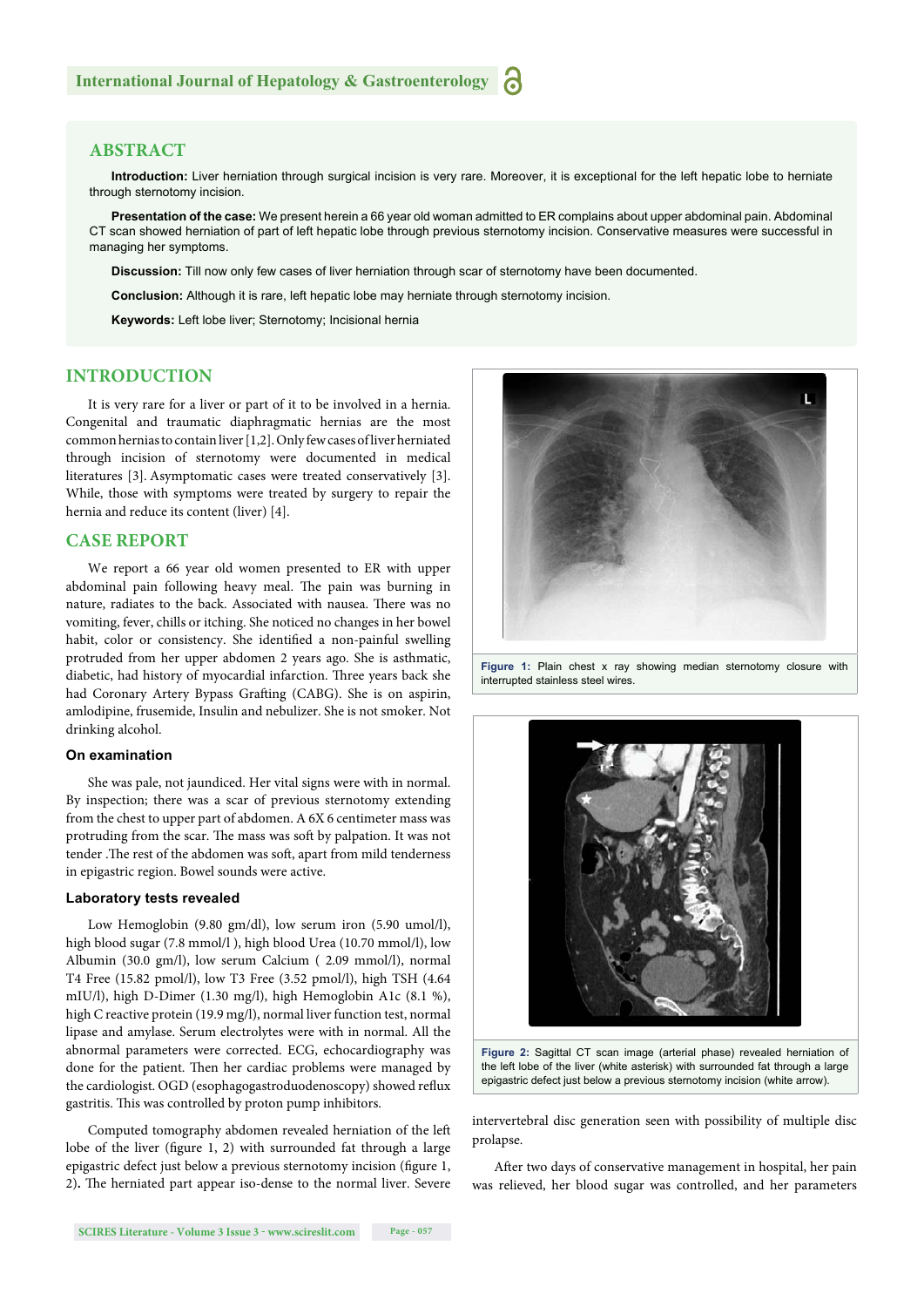#### **International Journal of Hepatology & Gastroenterology**

were good. She was discharged home in a good general condition. For the next three months patient was asymptomatic.

#### **DISCUSSION**

Liver hernia is very rare [1,5] (Table 1). Congenital diaphragmatic defects, and blunt trauma diaphragmatic rupture are the most common documented causes resulting in this hernia [2]. Obesity and previous abdominal surgery are other less common causes [6].

 Up to May 2015 only three cases have been reported for liver herniation through scar of previous of CABG surgery as in this case [5].

Abdominal pain, discomfort, nausea, vomiting, jaundice, dyspnea, confusion and swelling are the most common presenting symptoms [1-3]. In our case the presenting symptom was abdominal

| Year<br>(reference)    | Age (sex) | Complaint                                                    | <b>Surgery</b>                    | <b>Duration</b><br>(year) | Herniating<br>lobe of liver                      | <b>Therapy</b> |
|------------------------|-----------|--------------------------------------------------------------|-----------------------------------|---------------------------|--------------------------------------------------|----------------|
| 2000(3)                | 56(f)     | Right upper quadrant pain of 6<br>months duration            | No                                | ۰                         | Left lobe<br>(through)<br>the rectus.<br>muscle) | conservative   |
| 2009(4)                | 48 (m)    | Discomfort and swelling in the<br>epigastrium during 3 weeks | Coroner artery<br>bypass surgery  |                           | Left lobe                                        | conservative   |
| 2012(5)                | 81 (m)    | Acute right upper quadrant<br>abdominal pain                 | Coroner artery<br>bypass surgery  |                           | Left lobe                                        | conservative   |
| 2004(6)                | 45(6)     | Upper abdominal pain of 3<br>months duration                 | Liver transplantation             | $\ddot{ }$                | Left lobe                                        | conservative   |
| 2005(7)                | 73(0)     | Right upper quadrant pain of 6<br>months duration.           | (1)Cholecystectomy<br>$(2)$ Heus* | 6                         | Left lobe                                        | Conservative   |
| 2012(8)                | 70(f)     | Right upper quadrant pain of 1<br>week duration              | Cholecystectomy                   | 20                        | Left lobe                                        | Surgery        |
| 2014(9)                | 75(6)     | Right upper quadrant pain of 4<br>months duration.           | $(1)$ CC<br>(2) Cystectomy        |                           | Left lobe                                        | Conservative   |
| 2015<br>(present case) |           | Epigastric pain of 1 year<br>duration                        | Coronary artery<br>bypass surgery | ą,                        | Left lobe                                        | Conservative   |

**Table 1:** Cases of liver incisional herniation from 2000 to 2015 [5].



**Figure 3:** Axial CT scan image (venous phase) shows the herniated liver parenchyma through the epigastric anterior abdominal wall defect, the herniated part appear isodense to the normal liver.



**Figure 4:** Incisional hernia through sternotomy incision.

pain.

Left lobe of the liver is the most common part of the liver to herniate through abdominal wall [5]. This hernia may progress to an incarcerated incisional hernia [7,8]. Median sternotomy for coronary artery bypass [3,9](this is the surgery in this case), midline laparotomy for trauma, intestinal obstruction [7], orthotopic liver transplantation [10], open cholecystectomy [6] and for choledochotomy to remove liver hydatid cyst [11]. Right subcostal incision for open cholecystectomy and right flank incision via a retroperitoneal approach for nephrectomy [8], are the comments operations complicated by liver hernia. Briffaut and colleagues [12] report an entity described in neonatal period known as exclusive hepatocele, in which the liver is part of omphalocele contents.

Transabdominal ultrasound, CT scan and magnetic resonance imaging can usually appropriately determine liver as the hernia content [1-35,9,13]. CT scan confirmed left lobe of liver as a content of incisional hernia in our case. Conservative therapy should be considered first in these rare patients, especially asymptomatic patients and those whose symptoms were minimal [3,9]. In this case we were able to control the symptoms with symptomatic treatment. However, surgical therapy may be an option for patients with more severe complaints [7].

#### **CONCLUSION**

Left lobe of liver rarely herniate through abdominal extension of sternotomy incision following CABG (Coronary artery bypass grafting). A CT scan can confirm the diagnosis. Conservative treatment is usually successful.

#### **FUNDING**

This study did not receive funding from any external source.

#### **INFORMED CONSENT**

Written consent was obtained from the patient for the publication of this case report.

#### **REFERENCES**

- 1. Mullassery D, Baath ME, Jesudason EC, Losty PD. Value of liver herniation in prediction of outcome in fetal congenital diaphragmatic hernia: a systematic review and meta-analysis. Ultrasound Obstet Gynecol. 2010; 35: 609-614. https://goo.gl/4nF97q
- 2. Kim HH, Shin YR, Kim KJ, Hwang SS, Ha HK, Byun JY, et al. Blunt traumatic rupture of the diaphragm: sonographic diagnosis. J Ultrasound Med. 1997; 16: 593-598. https://goo.gl/54ivbH
- 3. Shanbhogue A, Fasih N. Hepatobiliary and pancreatic: Herniation of the liver. J Gastroenterol Hepatol. 2009; 24: 170. https://goo.gl/M9PACb
- 4. Neelamraju Lakshmi H, Saini D, Om P, Bagree R. A ventral incisional hernia with herniation of the left hepatic lobe and review of the literature. BMJ Case Reports. 2015. https://goo.gl/AUmNy1
- 5. Sharique A, Tanveer PS, Nisha Mandhane, Sandesh D, Sangram K. A rare case of herniation of liver through incision of cabg: A case report and review of literature. Int J Res Med Sci. 2015; 3: 1817-1819. https://goo.gl/GQaYiQ
- 6. Nuno-Guzman CM, Arroniz-Jauregui J, Espejo I, Valle- Gonzalez J, Butus H, Molina-Romo A, et al. Left hepatic lobe herniation through an incisional anterior abdominal wall hernia and right adrenal myelolipoma: a case report and review of the literature. J Med Case Reports. 2012; 6: 4. https://goo.gl/DGfHgX
- 7. Eken H, Isik A, Buyukakincak S, Yilmaz I, Firat D, Cimen O. Incarceration of the left hepatic lobe in incisional hernia: a case report. Ann Med Surg (Lond). 2005; 11: 169-171. https://goo.gl/Q8imzv